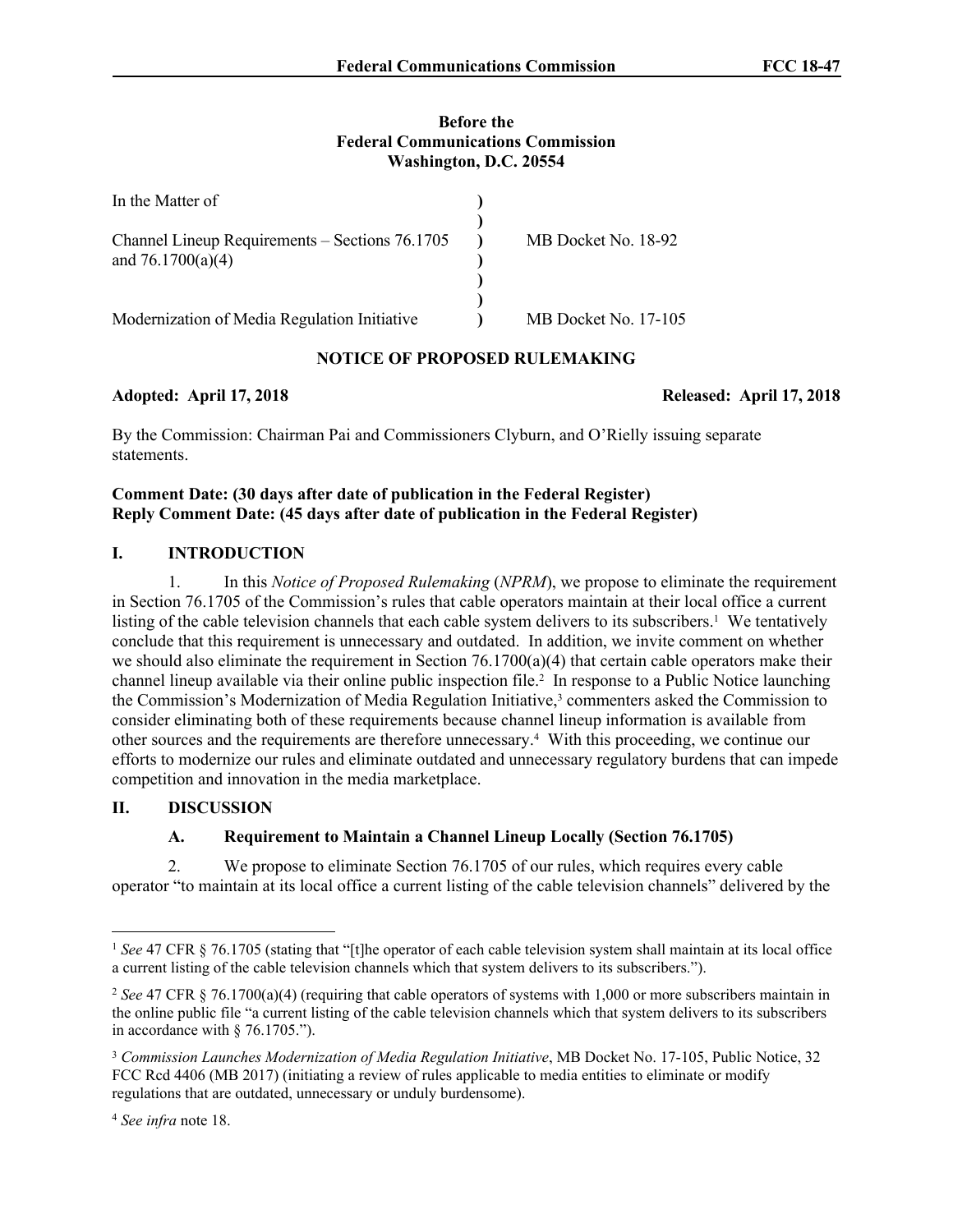system to its subscribers.<sup>5</sup> This requirement was originally adopted in 1972 as part of the Commission's technical standard performance rules for cable.<sup>6</sup> Among the Commission's goals in the *1972 Cable Order* was to ensure that the "channels delivered to subscribers conform to the capability of the television broadcast receiver."<sup>7</sup> While the Commission did not explain in its order exactly why it believed it was necessary for a system to maintain at its local office a list of the channels it delivers, it appears that the requirement was designed to help the Commission verify compliance with technical performance standards that applied to certain cable channels at that time.<sup>8</sup>

3. We tentatively conclude that the requirement to maintain a channel lineup locally is outdated, unnecessary, and inconsistent with the Commission's recent efforts to improve access to information about regulated entities by making this information available online.<sup>9</sup> Regardless of the original purpose of the rule, information about the channel lineups of individual cable operators is now available through other sources, including, in many cases, the websites of the operator, on-screen electronic program guides, paper guides, and the Commission-hosted online public inspection file (OPIF).10 We therefore believe that few, if any, consumers interested in channel lineup information

<sup>7</sup> *1972 Cable Order*, 36 FCC 2d at 200, para. 155. At the time the *1972 Cable Order* was adopted, TV tuners were not capable of receiving all cable signals. Today, for the vast majority of TV subscribers, reception issues are addressed by set top boxes and cable QAM tuners in TV sets.

<sup>8</sup> *See 1972 Cable Order*, Appendix C, 36 FCC 2d at 274-275. Specifically, it appears that this requirement was intended to help the Commission distinguish what it used to refer to as 'Class I' (*i.e*., broadcast) channels from other cable channels when the Commission's rules required testing of only such channels. *See id.* at 275 (stating, in the section that addresses objectives for technical standards, that the Commission's rules will "require that the operator of each system maintain a current listing of channels delivered to subscribers and the station or stations whose signals are delivered on each Class I cable channel."). The Commission later required testing of all analog cable channels, regardless of whether they were broadcast (Class I) or cable originated (Class II). *See Cable Technical and Operational Requirements, Review of the Technical and Operational Requirements of Part 76, Cable Television*, Report and Order, 7 FCC Rcd 2021, 2024, paras. 13-17 (1992). In 2017, the Commission declined to adopt testing requirements for digital cable channels. *See Cable Television Technical and Operational Standards*, MB Docket 12-217, 32 FCC Rcd 7754, 7760-62, paras. 14-17 (2017). We note that nearly all cable systems are currently all-digital and do not carry any analog channels. *Annual Assessment of the Status of Competition in the Market for the Delivery of Video Programming*, Eighteenth Report, 32 FCC Rcd 568, 593, para. 62 (MB 2017).

9  *See Standardized and Enhanced Disclosure Requirements for Television Broadcast Licensee Public Interest Obligations*, Second Report and Order, 27 FCC Rcd 4535 (2012) ("*Television Online Public File Order*"); *Expansion of Online Public File Obligations to Cable and Satellite TV Operators and Broadcast and Satellite Radio Licensees*, Report and Order, 31 FCC Rcd 526 (2016) ("*Expanded Online Public File Order*").

<sup>10</sup> *See supra* note 2 and *infra* para. 7 and note 21.

<sup>5</sup> 47 CFR § 76.1705. The obligation to keep a list of channels delivered was previously codified at 47 CFR § 76.601(b). It was moved to Section 76.1705 in 1999. *See 1998 Biennial Regulatory Review – Streamlining of Cable Television Services Part 76 Public File and Notice Requirements*, Report and Order, 14 FCC Rcd 4653, Appendix D (1999).

<sup>6</sup> *See Amendment of Part 74, Subpart K, of the Commission's Rules and Regulations Relative to Community Antenna Television Systems, et al*., Cable Television Report and Order, 36 FCC 2d 143, Appendix A (1972) (*1972 Cable Order*). ACA notes that, in the proceeding that lead to the adoption of the *1972 Cable Order*, the Commission expressed its concern with service quality in the burgeoning cable industry which, as the Commission explained, was "rapidly evolving from its original role as a small, five-channel, reception service" toward "12-channel or larger systems" with "entry into large metropolitan centers." *See* ACA Comments, MB Docket No. 17-105, at 14. *See also Amendment of Subpart K of Part 74 of the Commission's Rules and Regulations with Respect to Technical Standards for Community Antenna Television Systems*, Notice of Proposed Rulemaking, 25 FCC 2d 38, 39, para. 5 (1970).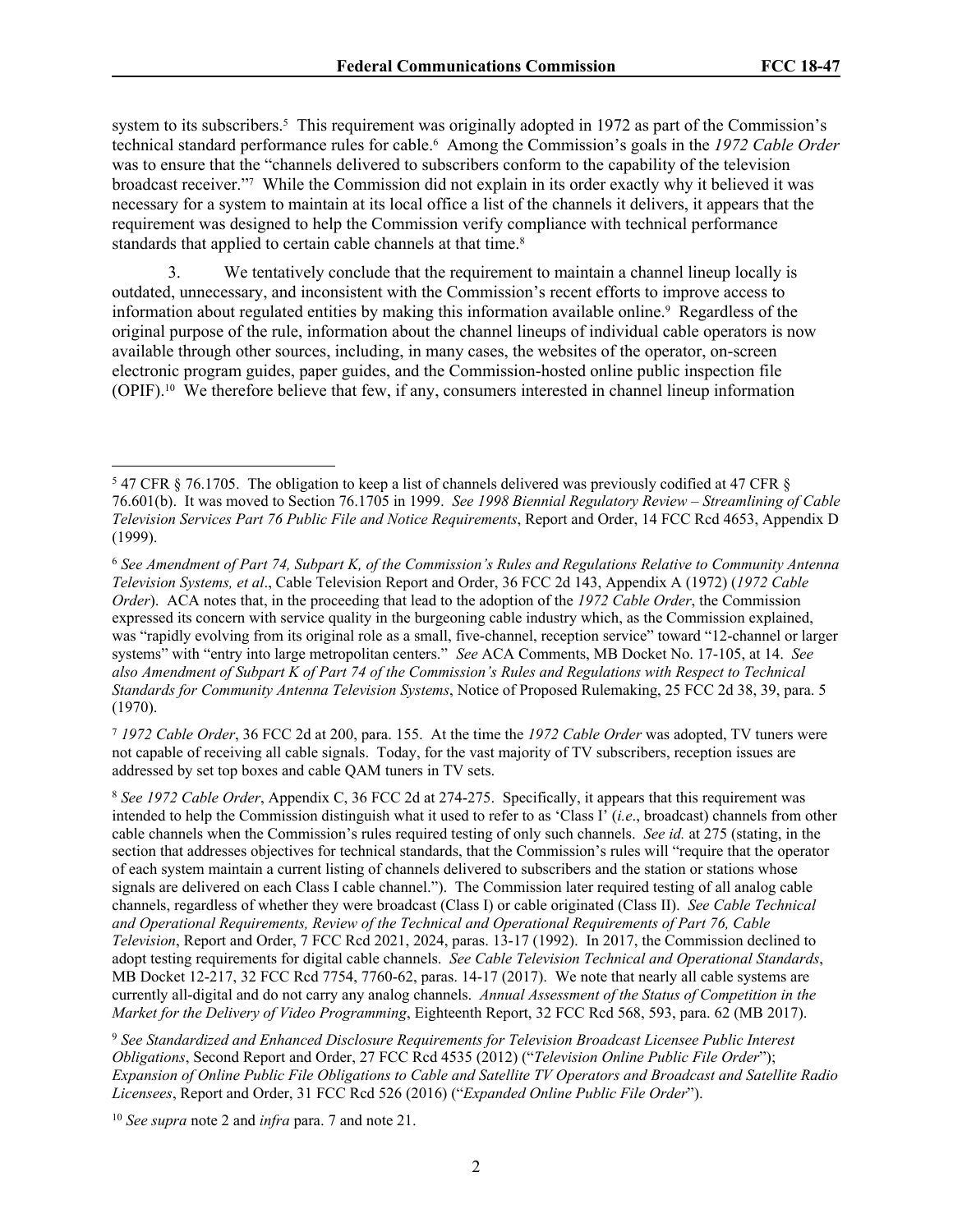currently access this information by visiting an operator's local office as other sources of channel lineup information can be viewed far more quickly and easily.<sup>11</sup>

4. We invite comment on our tentative conclusion. How often do consumers visit a cable operator's local office to view its channel lineup? Is Commission regulation in this area unnecessary because cable operators have the economic incentive to ensure that customers and prospective customers are able to find out which channels they deliver? Is there any benefit to retaining the requirement in Section 76.1705 that we should consider? For example, is there any benefit to regulators, including local franchising authorities, to having this information continue to be available locally, or can regulators easily access this information from other sources, including directly from the cable operator, without Section 76.1705? Commenters who advocate in favor of or against retaining this rule should discuss whether and how the benefits of doing so outweigh any costs.

## **B. Requirement to Maintain a Channel Lineup in the Online Public File (Section 76.1700(a)(4))**

5. We also invite comment on whether we should eliminate the requirement that cable operators make channel lineup information available for public inspection pursuant to Section 76.1700(a)(4) through the online public file.12 In the *Expanded Online Public File Order*, the Commission expanded to cable operators of systems with at least 1,000 subscribers, as well as broadcast and satellite radio licensees and DBS providers, the requirement that public inspection files be posted to the Commission-hosted online public file database.<sup>13</sup> In that order, the Commission also required cable operators subject to the new online file requirements<sup>14</sup> to comply with Section 76.1700(a)(4) either by uploading to the online public file information regarding their current channel lineup, and keeping this information up-to-date, or providing a link in the online file to the channel lineup maintained by the operator at another online location.15 While the Commission recognized that cable operators may provide channel lineup information to subscribers in other ways, and that they have an incentive to present this information on their own websites, it declined to exclude this information from the list of material cable operators were required to include in the online public file as advocated by cable commenters.16 In doing so, the Commission noted that its focus in the Expanded Online Public File proceeding was on adapting its existing public file requirements to an online format rather than considering substantive changes to the public file rules.<sup>17</sup>

6. Several commenters in the Media Modernization proceeding have asked the Commission to eliminate the channel lineup public file requirement on the ground that consumers have multiple other sources of information about a cable system's current channel lineup, including cable operator and thirdparty websites, on-screen electronic programming guides, and copies of lineups provided by cable operators.18 NCTA argues that "[t]here is no indication in the record or elsewhere that consumers find the channel lineups in public inspection files to be useful at all, or that they would look to the Commission's

<sup>15</sup> *Id*. at 549, para. 60.

<sup>16</sup> *Id.*

<sup>17</sup> *Id*.

<sup>11</sup> *See infra* para.7.

<sup>12</sup> *See supra* note 2.

<sup>13</sup> *Expanded Online Public File Order,* 31 FCC Rcd at 544-552, paras. 46-66. The database was initially established in 2012 for use by television broadcasters. *Television Online Public File* Order, 27 FCC Rcd 4535 (2012).

<sup>&</sup>lt;sup>14</sup> The Commission exempted cable systems with fewer than 1,000 subscribers from all online public file requirements. *Expanded Online Public File Order*, 31 FCC Rcd at 546, para. 50.

<sup>18</sup> *See* Comments, MB Docket No. 17-105, of NCTA (July 5, 2017) at 27 and Verizon (July 5, 2017) at 7-8; Reply Comments, MB Docket No. 17-105, of Frontier at 4 and ITTA at 4.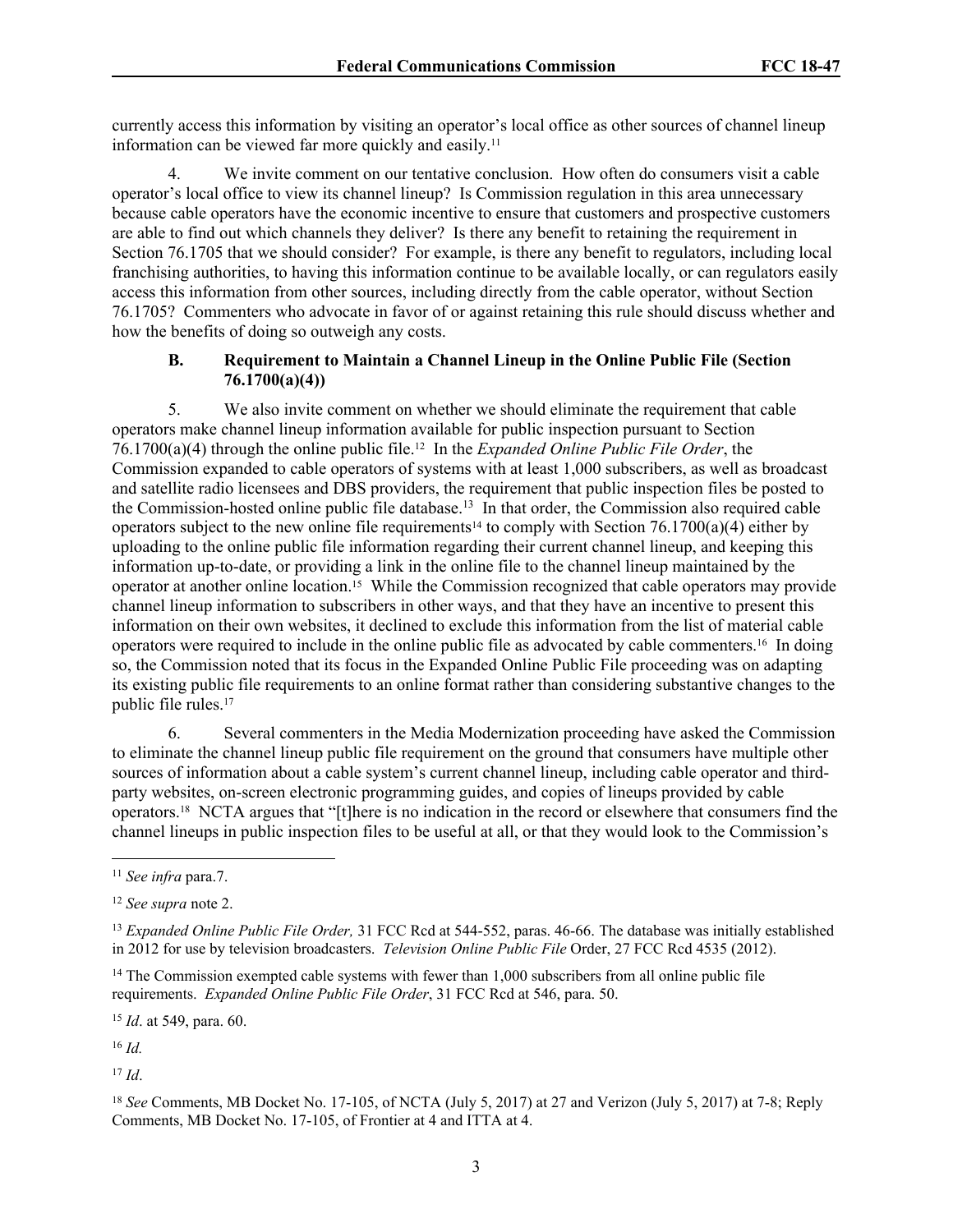website to locate such information."<sup>19</sup> NCTA also notes that the Commission does not require channel lineup information to be included in the public files of DBS providers, who provide video programming options similar to cable operators.<sup>20</sup>

7. We seek comment on whether there are sufficient other sources of information, apart from the online public file, available to consumers regarding cable channel lineups. In this regard, we note that Section 76.1602(b) of the Commission's rules separately requires cable operators to provide information to subscribers regarding the "channel positions of programming carried on the system" and "products and services offered" at the time of installation, at least annually, and at any time upon request.21 Is this requirement, combined with other sources of information regarding a cable system's channel lineup, sufficient to ensure that consumers have access to information regarding the programming provided by cable operators? Is there a benefit to having information about cable systems, including channel lineup information, available all in one place in the system's online public file? How frequently do consumers use the online public file to access channel lineup information? How do consumers currently access the channel lineup information of DBS providers who are not subject to this online posting requirement? Is such information easily accessible?

8. Absent an online public file requirement, would channel lineup information be available to consumers and others who are not subscribers to the cable system, including those interested in comparing channel offerings by competing providers? Is Commission regulation in this area unnecessary because cable operators have the economic incentive to ensure that customers and prospective customers are able to find out which channels they deliver? For example, would this information be posted conspicuously on the website of a cable provider? Should we require operators subject to Section 76.1700(a)(4) to instead put channel lineup information on their own website? If we adopt such a website requirement, should operators "maintain a current listing of the cable television channels which that systems delivers to its subscribers" on their website as our public file rule requires?<sup>22</sup> What is the cost associated with the existing requirement that operators either upload channel lineup information to the online public file and keep this information current or provide a link in the online file to the channel lineup maintained by the operator at another online location? Would regulators benefit from access to channel lineup information via the online public file, particularly if we eliminate 76.1705 as proposed above? If so, how? We request that commenters address how the potential benefits of their proposal would outweigh any potential costs.

## **C. Small Cable Operators**

9. Operators of cable systems with fewer than 1,000 subscribers are exempt from all online public file requirements, including the requirement to make channel lineup information available via the online file, but they must maintain local public inspection files and are subject to the requirement in Section 76.1705 that they maintain a copy of their current channel lineup locally.<sup>23</sup> If we eliminate Section 76.1705, as proposed above, will there continue to be adequate access to information about the

<sup>19</sup> NCTA Comments, MB Docket No. 17-105, at 27.

<sup>20</sup> *See* NCTA Comments, MB Docket No. 17-105, at 27*.* 

<sup>&</sup>lt;sup>21</sup> 47 CFR § 76.1602(b)(1), (5). The provision states: "Effective July 1, 1993, the cable operator shall provide written information on each of the following areas at the time of installation of service, at least annually to all subscribers, and at any time upon request: … (1) Products and services offered; . . . (5) Channel positions of programming carried on the system…" *See also* National Cable & Telecommunications Association and American Cable Association, Petition for Declaratory Ruling, Declaratory Ruling, 32 FCC Rcd 5269 (2017) (clarifying that the written information that cable operators must provide to their subscribers pursuant to Section 76.1602(b) of the Commission's rules may be provided via electronic distribution).

<sup>22</sup> 47 CFR § 76.1700(a)(4).

<sup>23</sup> *See* 47 CFR § 76.1700(d); *Expanded Online Public File Order*, 31 FCC Rcd at 546, para. 50.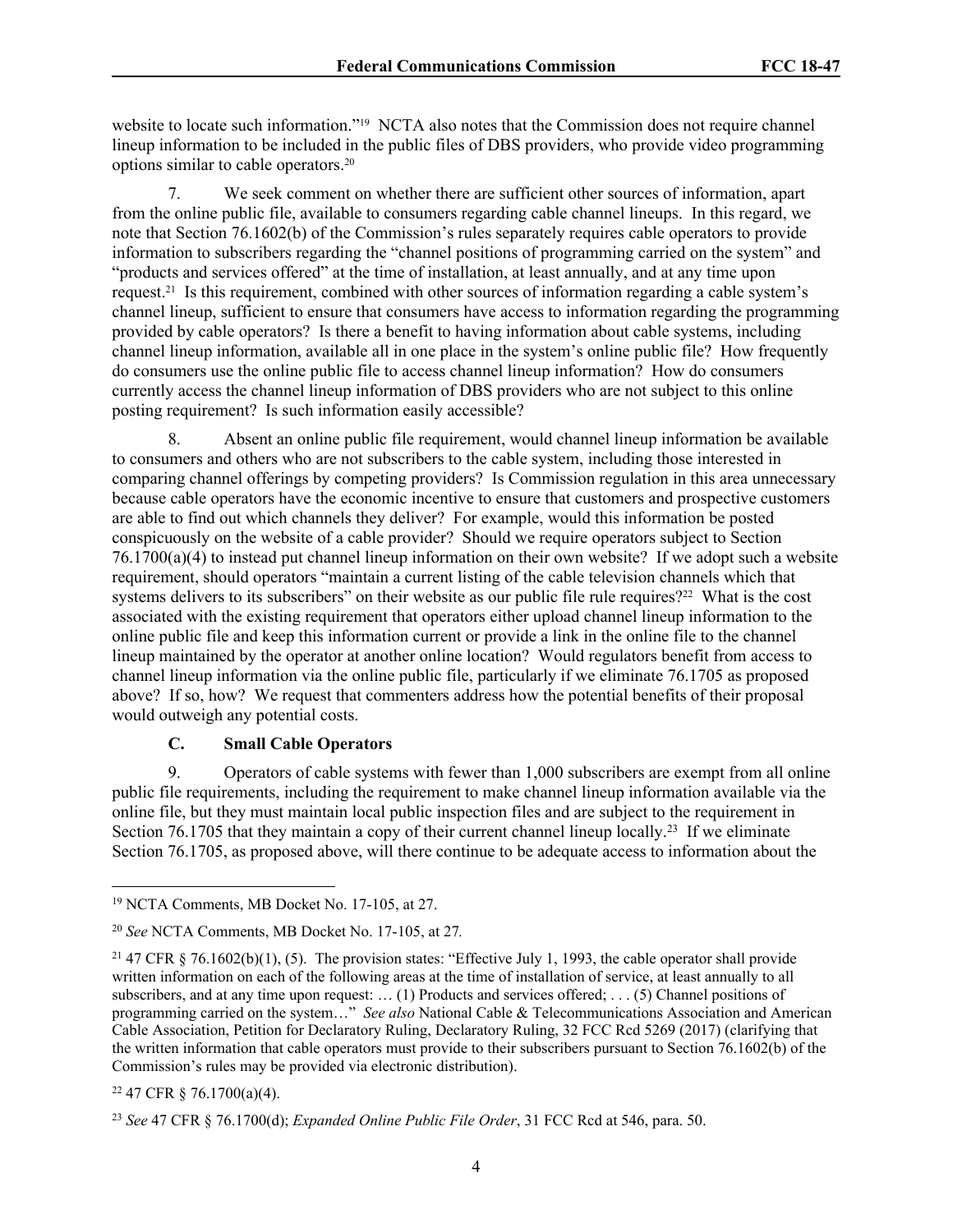channels delivered by these smaller cable systems? To what extent do small operators make channel lineup information available via the Internet or electronic programming guides? How often do consumers visit small operators' local inspection files to view channel lineups? Is Commission regulation in this area unnecessary because operators of small cable systems have the economic incentive to ensure that customers and prospective customers are able to find out which channels they deliver? We note that all cable systems regardless of size are subject to the notification requirements in Section 76.1602(b), discussed above. Alternatively, if we eliminate Section 76.1705 but retain the requirement that cable systems subject to the online public file make channel lineup information available there, should we require that cable systems with fewer than 1,000 subscribers continue to retain channel lineup information locally, if they do not voluntarily use the online public file?<sup>24</sup> Should we instead require small cable operators to put channel lineup information on their own website? If so, should small cable operators "maintain a current listing of the cable television channels which that systems delivers to its subscribers" on their website?<sup>25</sup>

## **III. PROCEDURAL MATTERS**

# **A. Initial Regulatory Flexibility Analysis**

10. As required by the Regulatory Flexibility Act of 1980, as amended (RFA),<sup>26</sup> the Commission has prepared an Initial Regulatory Flexibility Act Analysis (IRFA) relating to this NPRM. The IRFA is set forth in Appendix B.

## **B. Initial Paperwork Reduction Act Analysis**

11. This document contains proposed modified information collection requirements. The Commission, as part of its continuing effort to reduce paperwork burdens, invites the general public and the Office of Management and Budget (OMB) to comment on the information collection requirements contained in this document, as required by the Paperwork Reduction Act of 1995, Public Law 104-13. In addition, pursuant to the Small Business Paperwork Relief Act of 2002, Public Law 107-198, *see* 44 U.S.C. 3506(c)(4), we seek specific comment on how we might further reduce the information collection burden for small business concerns with fewer than 25 employees.

## **C. Ex Parte Presentations**

12. Permit-But-Disclose. This proceeding shall be treated as a "permit-but-disclose" proceeding in accordance with the Commission's *ex parte* rules.27 Persons making *ex parte* presentations must file a copy of any written presentation or a memorandum summarizing any oral presentation within two business days after the presentation (unless a different deadline applicable to the Sunshine period applies). Persons making oral *ex parte* presentations are reminded that memoranda summarizing the presentation must (1) list all persons attending or otherwise participating in the meeting at which the *ex parte* presentation was made, and (2) summarize all data presented and arguments made during the presentation. If the presentation consisted in whole or in part of the presentation of data or arguments already reflected in the presenter's written comments, memoranda or other filings in the proceeding, the presenter may provide citations to such data or arguments in his or her prior comments, memoranda, or other filings (specifying the relevant page and/or paragraph numbers where such data or arguments can be found) in lieu of summarizing them in the memorandum. Documents shown or given to Commission

<sup>&</sup>lt;sup>24</sup> Systems with fewer than 1,000 subscribers may elect to use the online public file voluntarily.

 $25$  Such a requirement would be similar to the obligation of larger cable operators to keep the channel listings in their online public file current.  $47 \text{ CFR} \text{ } \text{\&} 76.1700(a)(4)$ .

<sup>26</sup> 5 U.S.C. § 603. The RFA, 5 U.S.C. §§ 601 *et seq.*, has been amended by the Small Business Regulatory Enforcement Fairness Act of 1996 (SBREFA), Pub. L. No. 104-121, Title II, 110 Stat. 857 (1996). The SBREFA was enacted as Title II of the Contract with America Advancement Act of 1996 (CWAAA).

<sup>27</sup> 47 CFR §§ 1.1200 *et seq.*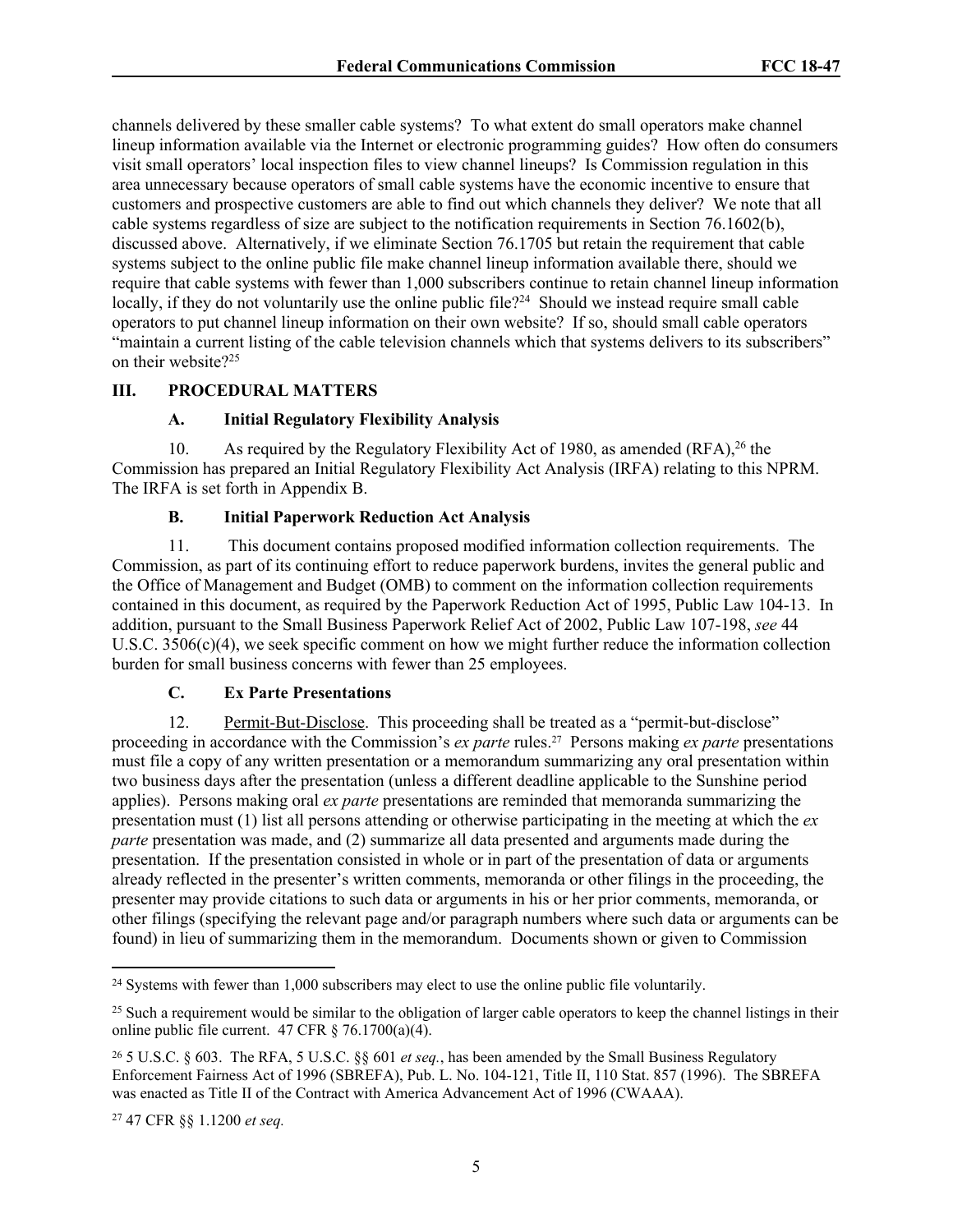staff during *ex parte* meetings are deemed to be written *ex parte* presentations and must be filed consistent with rule 1.1206(b). In proceedings governed by rule 1.49(f) or for which the Commission has made available a method of electronic filing, written *ex parte* presentations and memoranda summarizing oral *ex parte* presentations, and all attachments thereto, must be filed through the electronic comment filing system available for that proceeding, and must be filed in their native format (*e.g.*, .doc, .xml, .ppt, searchable.pdf). Participants in this proceeding should familiarize themselves with the Commission's *ex parte* rules.

# **D. Comment Filing Procedures**

13. Comments and Replies. Pursuant to Sections 1.415 and 1.419 of the Commission's rules, 47 C.F.R. §§ 1.415, 1.419, interested parties may file comments and reply comments on or before the dates indicated on the first page of this document. Comments may be filed using the Commission's Electronic Comment Filing System (ECFS). *See Electronic Filing of Documents in Rulemaking Proceedings*, 63 FR 24121 (1998).

- Electronic Filers: Comments may be filed electronically using the Internet by accessing the ECFS: http://fjallfoss.fcc.gov/ecfs2/.
- Paper Filers: Parties who choose to file by paper must file an original and one copy of each filing. If more than one docket or rulemaking number appears in the caption of this proceeding, filers must submit two additional copies for each additional docket or rulemaking number.
- Filings can be sent by hand or messenger delivery, by commercial overnight courier, or by firstclass or overnight U.S. Postal Service mail. All filings must be addressed to the Commission's Secretary, Office of the Secretary, Federal Communications Commission.
	- All hand-delivered or messenger-delivered paper filings for the Commission's Secretary must be delivered to FCC Headquarters at 445 12<sup>th</sup> St., SW, Room TW-A325, Washington, DC 20554. The filing hours are 8:00 a.m. to 7:00 p.m. All hand deliveries must be held together with rubber bands or fasteners. Any envelopes and boxes must be disposed of before entering the building.
	- Commercial overnight mail (other than U.S. Postal Service Express Mail and Priority Mail) must be sent to 9050 Junction Drive, Annapolis Junction, MD 20701.
	- U.S. Postal Service first-class, Express, and Priority mail must be addressed to 445 12<sup>th</sup> Street, SW, Washington DC 20554.

14. Availability of Documents. Comments, reply comments, and *ex parte* submissions will be available for public inspection during regular business hours in the FCC Reference Center, Federal Communications Commission, 445 12<sup>th</sup> Street, S.W., CY-A257, Washington, D.C. 20554. These documents will also be available via ECFS. Documents will be available electronically in ASCII, Microsoft Word, and/or Adobe Acrobat.

15. People with Disabilities. To request materials in accessible formats for people with disabilities (Braille, large print, electronic files, audio format), send an e-mail to [fcc504@fcc.gov](mailto:fcc504@fcc.gov) or call the FCC's Consumer & Governmental Affairs Bureau at (202) 418-0530 (voice), (202) 418-0432 (TTY).

# **E. Additional Information**

16. For additional information on this proceeding, please contact Kim Matthews of the Media Bureau, Policy Division, [Kim.Matthews@fcc.gov](mailto:Kim.Matthews@fcc.gov), (202) 418-2154.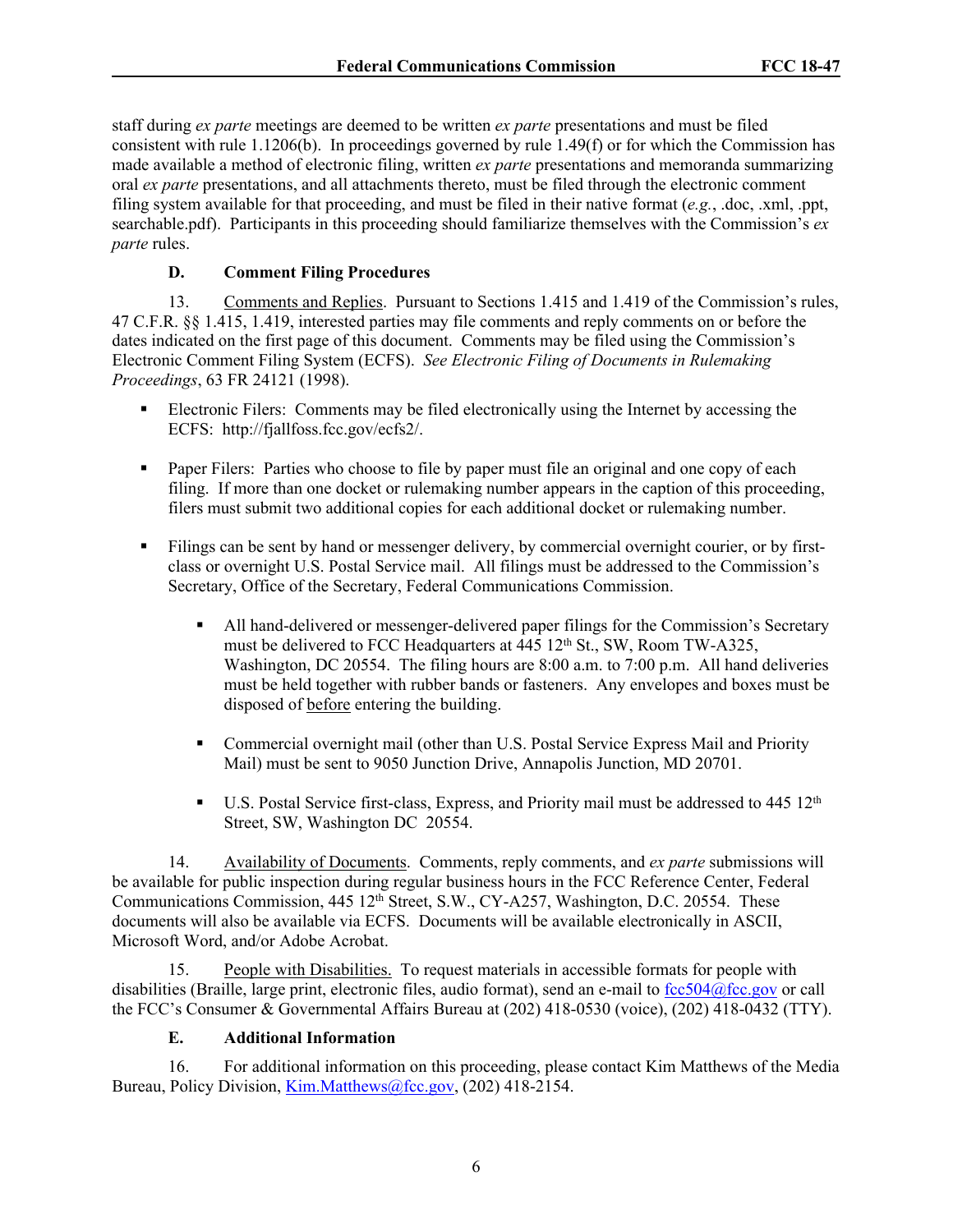## **IV. ORDERING CLAUSES**

17. Accordingly, **IT IS ORDERED** that, pursuant to the authority contained in Sections 1, 4(i), 4(j), 303(r), 601, and 624(e) of the Communications Act of 1934, as amended, 47 U.S.C. §§ 151, 154(i), 154(j), 303(r), 521, and 544(e) this Notice of Proposed Rulemaking **IS ADOPTED**.

18. **IT IS FURTHER ORDERED** that the Commission's Consumer and Governmental Affairs Bureau, Reference Information Center, **SHALL SEND** a copy of this Notice of Proposed Rulemaking, including the Initial Regulatory Flexibility Analysis, to the Chief Counsel for Advocacy of the Small Business Administration

FEDERAL COMMUNICATIONS COMMISSION

Marlene H. Dortch Secretary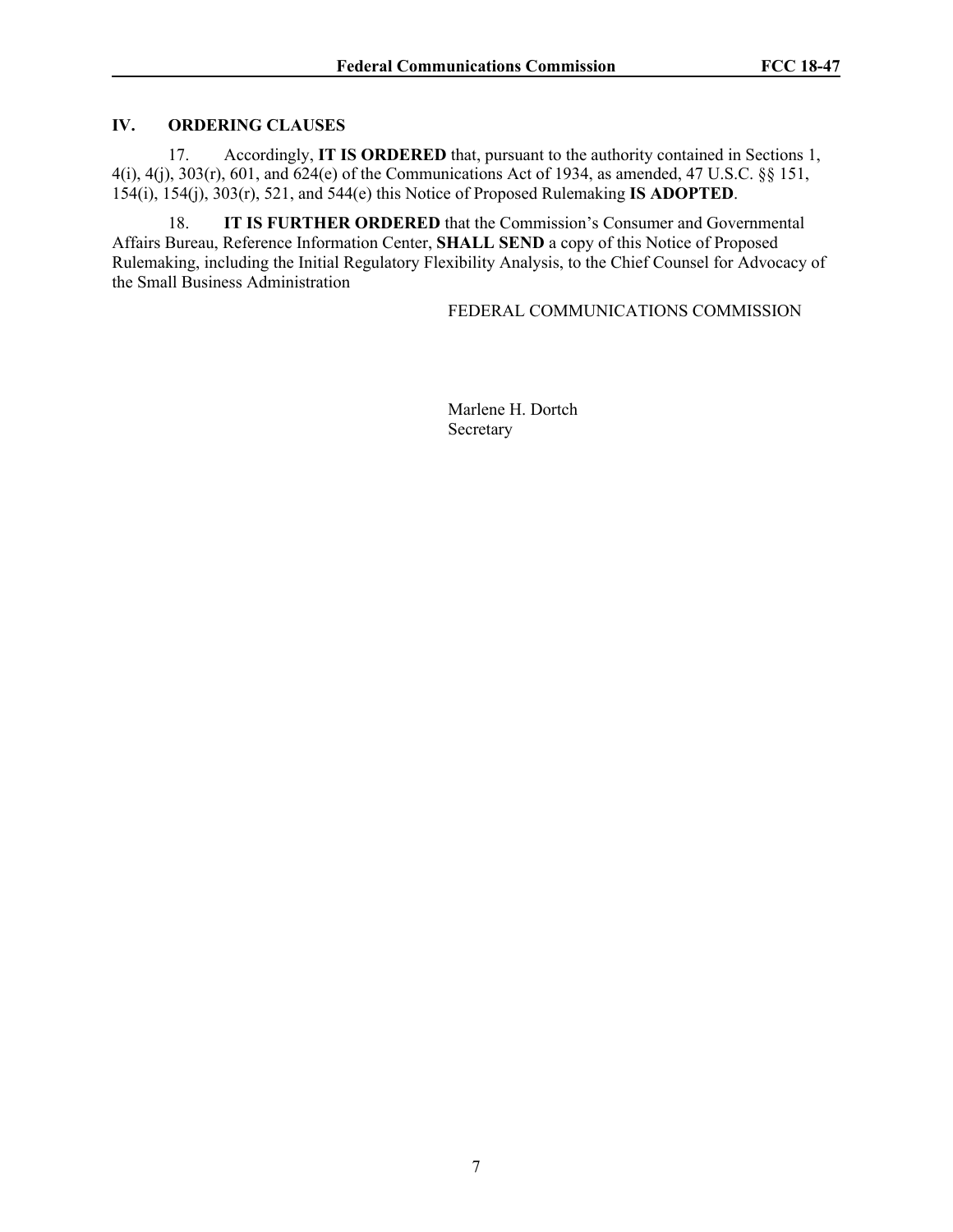## **APPENDIX A**

## **Proposed Rules**

Part 76 of Title 47 of the U.S. Code of Federal Regulations is amended to read as follows:

PART 76 – MULTICHANNEL VIDEO AND CABLE TELVISION SERVICE

1. The Authority citation for Part 76 continues to read as follows:

AUTHORITY: 47 U.S.C. 151, 152, 153, 154, 301, 302, 302a, 303, 303a, 307, 308, 309, 312, 315, 317, 325, 338, 339, 340, 341, 503, 521, 522, 531, 532, 534, 535, 536, 537, 543, 544, 544a, 545, 548, 549, 552, 554, 556, 558, 560, 561, 571, 572, 573.

2. Section 76.1700 is amended by revising paragraph (a)(4) to read as follows:

## **§ 76.1700 Records to be maintained by cable system operators**

(a) **\* \* \***

(4) Channels delivered. The operator of each cable television system shall maintain a current listing of the cable television channels which that system delivers to its subscribers;

**\* \* \* \* \***

3. Section 76.1705 is removed and reserved.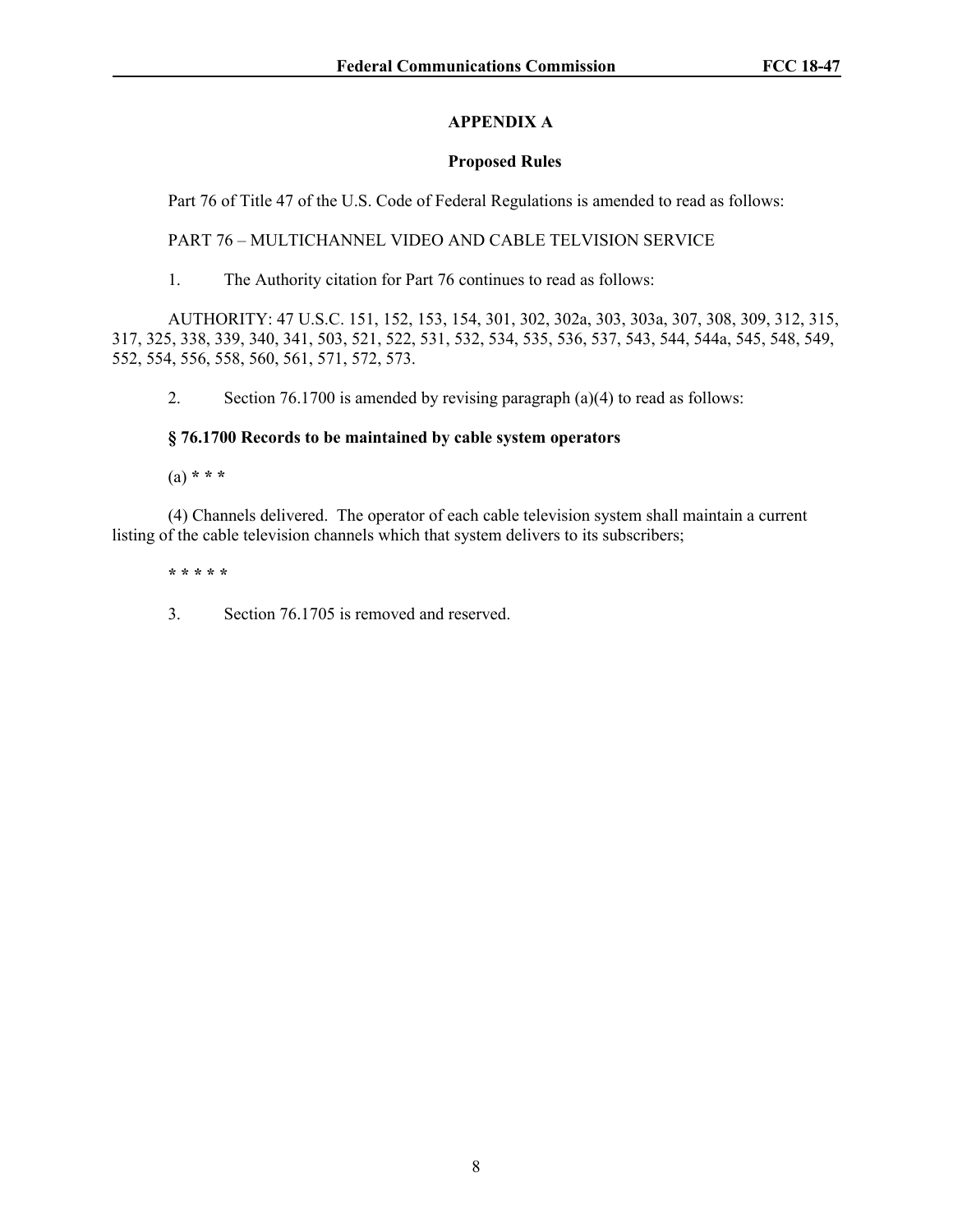#### **APPENDIX B**

#### **Initial Regulatory Flexibility Act Analysis**

1. As required by the Regulatory Flexibility Act of 1980, as amended ("RFA"),<sup>1</sup> the Commission has prepared this Initial Regulatory Flexibility Analysis ("IRFA") concerning the possible significant economic impact on small entities of the policies and rules proposed in the *Notice of Proposed Rulemaking* (*NPRM*). Written public comments are requested on this IRFA. Comments must be identified as responses to the IRFA and must be filed by the deadlines for comments provided on the first page of the *NPRM*. The Commission will send a copy of the *NPRM*, including this IRFA, to the Chief Counsel for Advocacy of the Small Business Administration (SBA).<sup>2</sup> In addition, the *NPRM* and IRFA (or summaries thereof) will be published in the Federal Register.<sup>3</sup>

## **A. Need for, and Objectives of, the Proposed Rule Changes**

2. The *NPRM* proposes to eliminate the requirement in Section 76.1705 of the Commission's rules that cable operators maintain at their local office a current listing of the cable television channels that each cable system delivers to its subscribers.<sup>4</sup> We tentatively conclude that this requirement is unnecessary, outdated, and inconsistent with our recent efforts to make licensee information available online. The *NPRM* also seeks comment on whether the Commission should eliminate the requirement in Section 76.1700(a)(4) that cable operators of systems with 1,000 or more subscribers make a current copy of their channel lineup available via their online public inspection file.<sup>5</sup> These operators may either upload information regarding their channel lineup to the online file, and keep that information current, or provide a link in their online file to the channel lineup maintained by the operator at another online location.<sup>6</sup> The *NPRM* also asks if we should instead require operators subject to Section  $76.1700(a)(4)$  to put channel lineup information on their own website and, if so, whether we should require these operators to "maintain a current listing of the cable television channels which that systems delivers to its subscribers" on their website as our public file rules currently require.

3. Operators of cable systems with fewer than 1,000 subscribers are exempt from all online public file requirements, including the requirement to make channel lineup information available via the online file, but they must maintain local public inspection files and are subject to the requirement in Section 76.1705 that they maintain a copy of their current channel lineup locally.<sup>7</sup> The *NPRM* asks whether, if we eliminate Section 76.1705, there will continue to be adequate access to channel lineup information for systems with fewer than 1,000 subscribers, or whether we should instead continue to require these small operators to maintain current channel lineup information in their local public inspection files if they do not voluntarily use the online public file. The *NPRM* also asks if we should

<sup>4</sup> *See* 47 CFR § 76.1705.

<sup>1</sup> *See* 5 U.S.C. § 603. The RFA, *see* 5 U.S.C. §§ 601-612, has been amended by the Small Business Regulatory Enforcement Fairness Act of 1996 ("SBREFA"), Pub. L. No. 104-121, Title II, 110 Stat. 857 (1996).

<sup>2</sup> *See* 5 U.S.C. § 603(a).

<sup>3</sup> *See id*.

<sup>5</sup> *See* 47 CFR § 76.1700(a)(4) (requiring that cable operators of systems with 1,000 or more subscribers maintain in the online public file "a current listing of the cable television channels which that system delivers to its subscribers in accordance with § 76.1705.").

<sup>6</sup> *Expanded Online Public File Order*, 31 FCC Rcd at 549, para. 60. Cable systems with fewer than 1,000 subscribers are exempt from a number of public file requirements, including the online public file, but they are subject to the requirement in Section 76.1705 that they maintain a copy of the channel lineup at the system's local office. *See* 76.1700(d); *Expanded Online Public File Order*, 31 FCC Rcd at 546, para. 50.

<sup>7</sup> *See* 47 CFR § 76.1700(d); *Expanded Online Public File Order*, 31 FCC Rcd at 546, para. 50.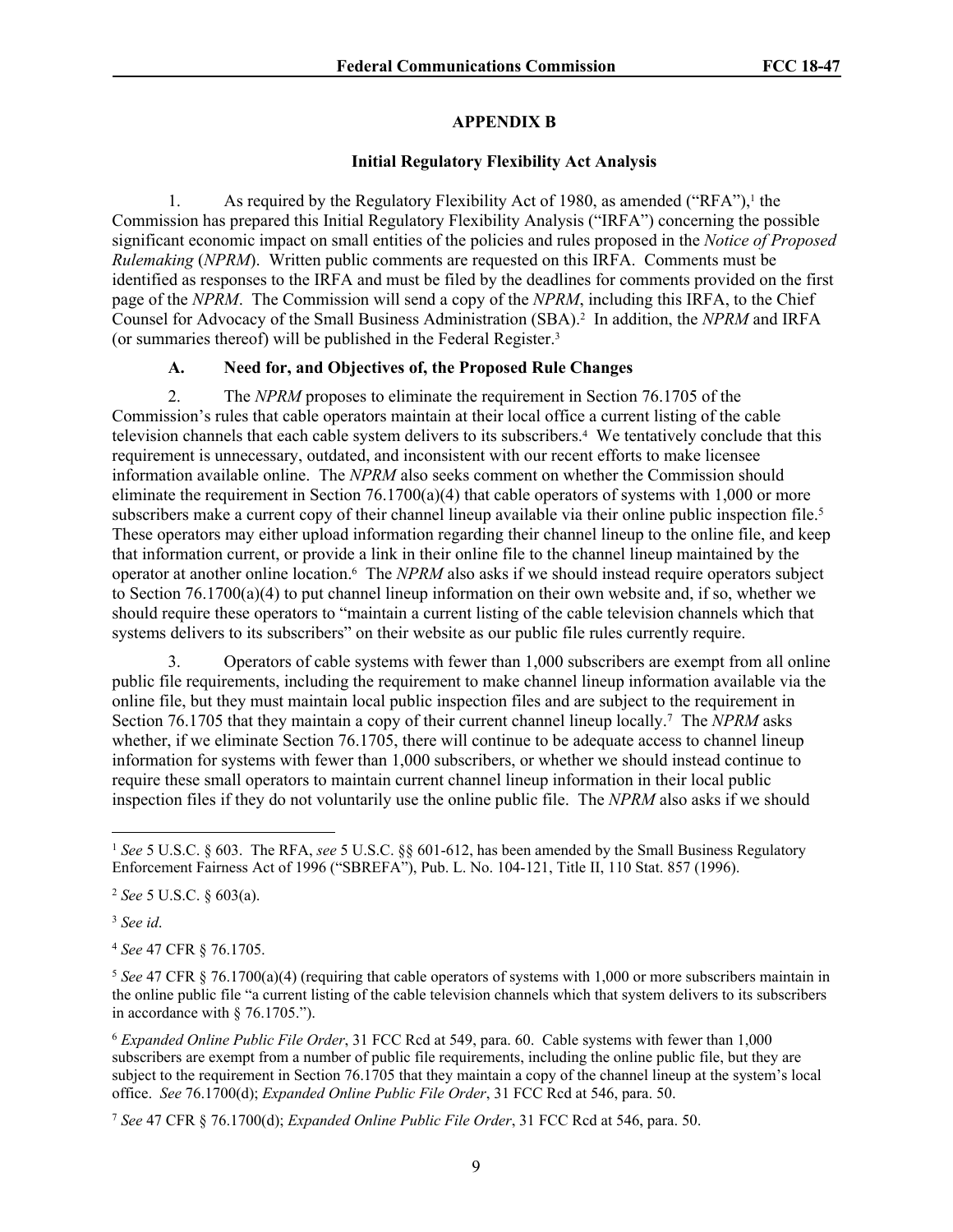instead require small cable operators to put channel lineup information on their own website and, if so, we should require these operators to "maintain a current listing of the cable television channels which that systems delivers to its subscribers" on their website. Our goal is to ensure that consumers have sufficient access to channel lineup information and to continue our efforts to modernize our rules and reduce regulatory burdens on cable operators by eliminating unnecessary requirements in our rules.

## **B. Legal Basis**

4. The proposed action is authorized pursuant to Sections 1, 2, 4(i), 4(j), 303, 601 and 624(e) of the Communications Act, 47 U.S.C. §§ 151, 152, 154(i), 154(j), 303, 521 and 624(e).

## **C. Description and Estimate of the Number of Small Entities to Which the Proposed Rules Will Apply**

5. The RFA directs agencies to provide a description of, and where feasible, an estimate of the number of small entities that may be affected by the proposed rules, if adopted.<sup>8</sup> The RFA generally defines the term "small entity" as having the same meaning as the terms "small business," "small organization," and "small governmental jurisdiction."<sup>9</sup> In addition, the term "small business" has the same meaning as the term "small business concern" under the Small Business Act.<sup>10</sup> A small business concern is one which: (1) is independently owned and operated; (2) is not dominant in its field of operation; and (3) satisfies any additional criteria established by the SBA.11 Below, we provide a description of such small entities, as well as an estimate of the number of such small entities, where feasible.

6. *Cable Companies and Systems (Rate Regulation ).* The Commission has developed its own small business size standards for the purpose of cable rate regulation. Under the Commission's rules, a "small cable company" is one serving 400,000 or fewer subscribers nationwide.<sup>12</sup> Industry data indicate that all but nine cable operators nationwide are small under the 400,000 subscriber size standard.13 In addition, under the Commission's rate regulation rules, a "small system" is a cable system serving 15,000 or fewer subscribers.<sup>14</sup> Of the 4,197 active cable systems nationwide,<sup>15</sup> we estimate that approximately 85 percent have 15,000 or fewer subscribers, and the rest have more than 15,000 subscribers. Thus, under this standard as well, we estimate that most cable systems are small entities.

7. *Cable System Operators (Telecom Act Standard)*.The Communications Act of 1934, as amended, also contains a size standard for small cable system operators, which is "a cable operator that, directly or through an affiliate, serves in the aggregate fewer than one percent of all subscribers in the United States and is not affiliated with any entity or entities whose gross annual revenues in the aggregate

<sup>11</sup> 15 U.S.C. § 632.

 $12$  47 CFR  $\frac{876.901(e)}{e}$ .

<sup>14</sup> 47 CFR § 76.901(c).

 $85$  U.S.C. § 603(b)(3).

 $9^{\circ}$  5 U.S.C. § 601(6).

<sup>10</sup> 5 U.S.C. § 601(3) (incorporating by reference the definition of "small-business concern" in 15 U.S.C. § 632). Pursuant to 5 U.S.C. § 601(3), the statutory definition of a small business applies "unless an agency, after consultation with the Office of Advocacy of the Small Business Administration and after opportunity for public comment, establishes one or more definitions of such term which are appropriate to the activities of the agency and publishes such definition(s) in the Federal Register." 5 U.S.C. § 601(3).

<sup>13</sup> *See* SNL KAGAN, Top Cable MSOs, <https://www.snl.com/Interactivex/TopCableMSOs.aspx>.

<sup>15</sup> *See* FCC, Cable Operations and Licensing System (COALS), www.fcc.gov/coals.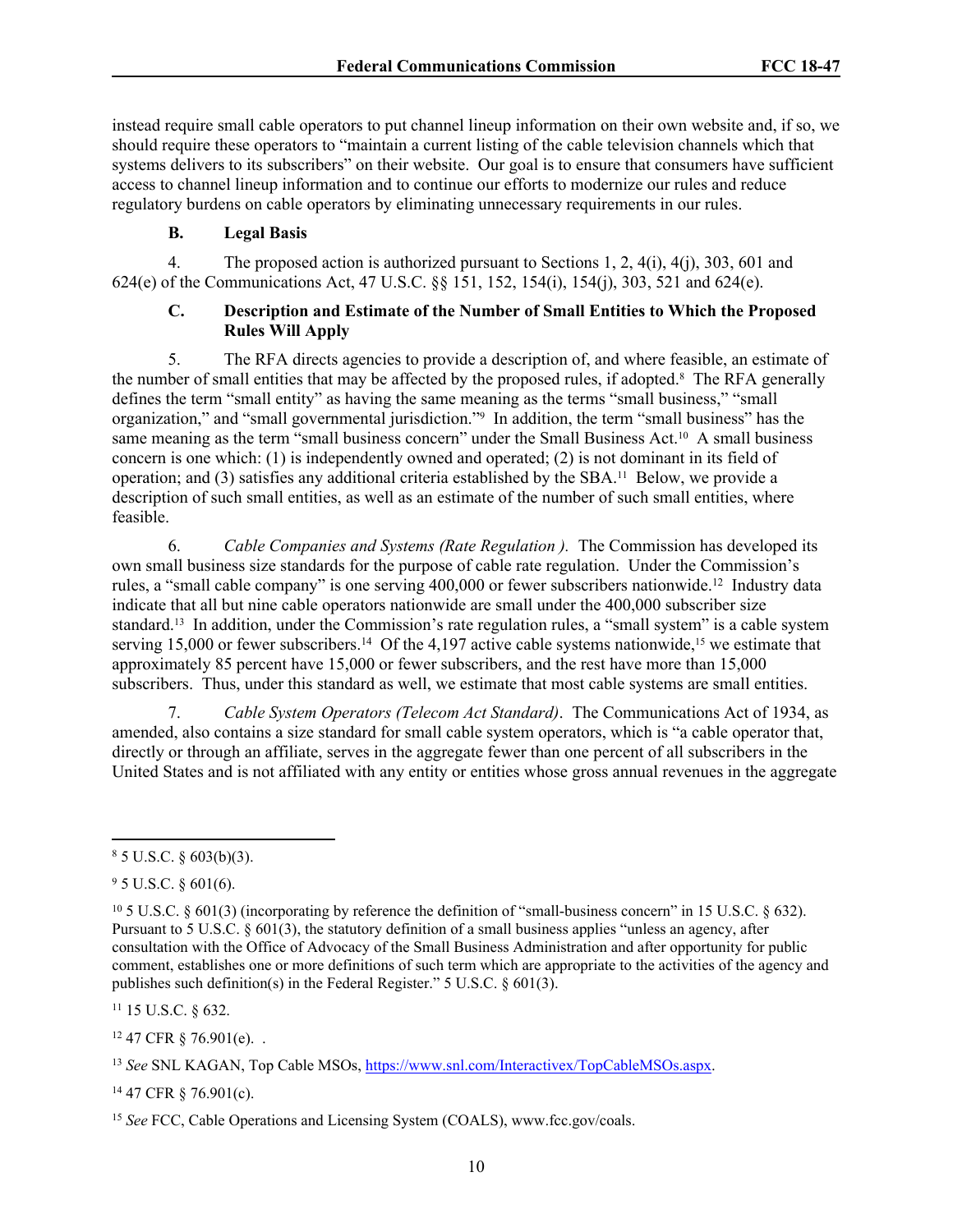exceed \$250,000,000."<sup>16</sup> There are approximately 52,403,705 cable video subscribers in the United States today.17 Accordingly, an operator serving fewer than 524,037 subscribers shall be deemed a small operator if its annual revenues, when combined with the total annual revenues of all its affiliates, do not exceed \$250 million in the aggregate. Based on available data, we find that all but nine incumbent cable operators are small entities under this size standard.18 We note that the Commission neither requests nor collects information on whether cable system operators are affiliated with entities whose gross annual revenues exceed \$250 million.<sup>19</sup> Although it seems certain that some of these cable systems operators are affiliated with entities whose gross annual revenues exceed \$250 million, we are unable at this time to estimate with greater precision the number of cable system operators that would qualify as small cable operators under the definition in the Communications Act.

## **D. Description of Projected Reporting, Recordkeeping, and Other Compliance Requirements**

8. The *NPRM* proposes to eliminate the requirement in Section 76.1705 of the Commission's rules that cable operators maintain at their local office a current listing of the cable television channels that each cable system delivers to its subscribers.<sup>20</sup> This rule change would reduce reporting, recordkeeping, and other compliance requirements for cable operators which are currently required to maintain a current channel lineup for each system in the cable operator's local office. In addition, the *NPRM* seeks comment on whether to eliminate the requirement in Section 76.1700(a)(4) of the Commission's rules that cable systems with 1,000 or more subscribers make a current copy of their channel lineup available via their online public inspection file.21 If the Commission eliminated this requirement, it would further reduce reporting, recordkeeping, and other compliance requirements for these cable operators. Alternatively, the *NPRM* asks whether cable operators subject to Section 76.1700(a)(4) should instead be required to put channel lineup information on their own website and, if so, whether we should require these operators to "maintain a current listing of the cable television channels which that systems delivers to its subscribers" on their website as our public file rules currently require.

9. Operators of cable systems with fewer than 1,000 subscribers are exempt from all online public file requirements, including the requirement to make channel lineup information available via the online file, but they must maintain local public inspection files and are subject to the requirement in Section 76.1705 that they maintain a copy of their current channel lineup locally. The *NPRM* asks whether, if we eliminate Section 76.1705, there will continue to be adequate access to channel lineup information for systems with fewer than 1,000 subscribers, or whether we should instead continue to require these small operators to maintain current channel lineup information in their local public inspection files or put this information on their own websites if they do not voluntarily use the online public file. If we adopt a website requirement, the *NPRM* asks if we should require these operators to "maintain a current listing of the cable television channels which that systems delivers to its subscribers" on their website.

<sup>16</sup> 47 CFR § 76.901(f) & nn. 1-3.

<sup>17</sup> *See* SNL KAGAN at http://www.snl.com/Interactivex/MultichannelIndustryBenchmarks.aspx.

<sup>18</sup> *See* SNL KAGAN, Top Cable MSOs, <https://www.snl.com/Interactivex/TopCableMSOs.aspx>.

<sup>&</sup>lt;sup>19</sup> The Commission does receive such information on a case-by-case basis if a cable operator appeals a local franchise authority's finding that the operator does not qualify as a small cable operator pursuant to § 76.901(f) of the Commission's rules. *See* 47 CFR § 76.901(f).

<sup>20</sup> *See* 47 CFR § 76.1705.

<sup>21</sup> *See* 47 CFR § 76.1700(a)(4).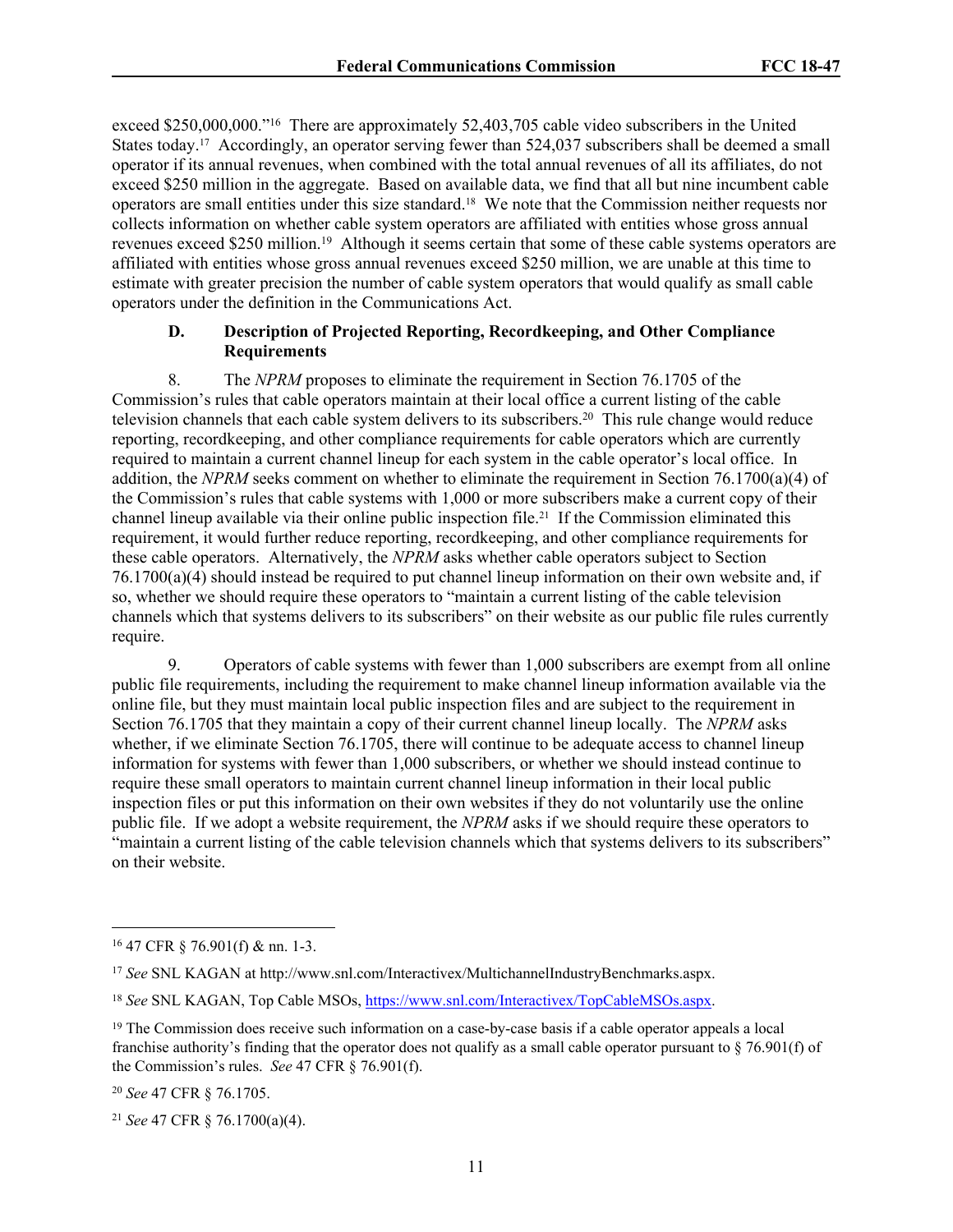# **E. Steps Taken to Minimize Significant Impact on Small Entities and Significant Alternatives Considered**

10. The RFA requires an agency to describe any significant alternatives that it has considered in reaching its proposed approach, which may include the following four alternatives (among others): (1) the establishment of differing compliance or reporting requirements or timetables that take into account the resources available to small entities; (2) the clarification, consolidation, or simplification of compliance or reporting requirements under the rule for small entities; (3) the use of performance, rather than design, standard; and (4) an exemption from coverage of the rule, or any part thereof, for small entities.<sup>22</sup>

11. The *NPRM* proposes to eliminate the requirement that cable operators maintain a current channel lineup in the cable operator's local office, and invites comment on this proposal and whether there are reasons why this requirement should be retained. Eliminating this requirement would eliminate the costs of maintaining this information locally and making it available to those asking to view it, including any related managerial, administrative, and operational costs. The Commission considered the alternative of not eliminating this requirement but has tentatively concluded the requirement is unnecessary and outdated and should be eliminated.

12. In addition, the *NPRM* invites comment on whether to eliminate the requirement that cable systems with 1,000 or more subscribers make a current copy of their channel lineup available via their online public inspection file, or whether this requirement should be retained to ensure that consumers have sufficient access to channel lineup information. Alternatively, the NPRM asks whether cable operators subject to Section  $76.1700(a)(4)$  should instead be required to put channel lineup information on their own website and, if so, whether we should require these operators to "maintain a current listing of the cable television channels which that systems delivers to its subscribers" on their website as our public file rules currently require.

13. Operators of cable systems with fewer than 1,000 subscribers are exempt from all online public file requirements, including the requirement to make channel lineup information available via the online file, but they must maintain local public inspection files and are subject to the requirement in Section 76.1705 that they maintain a copy of their current channel lineup locally. The *NPRM* asks whether, if we eliminate Section 76.1705, there will continue to be adequate access to channel lineup information for systems with fewer than 1,000 subscribers, or whether we should instead continue to require these small operators to maintain current channel lineup information in their local public inspection files if they do not voluntarily use the online public file. The *NPRM* also asks if we should instead require small cable operators to put channel lineup information on their own website and, if so, we should require these operators to "maintain a current listing of the cable television channels which that systems delivers to its subscribers" on their website.

# **F. Federal Rules that May Duplicate, Overlap, or Conflict with the Proposed Rule**

14. None.

<sup>22</sup> 5 U.S.C. § 603(c).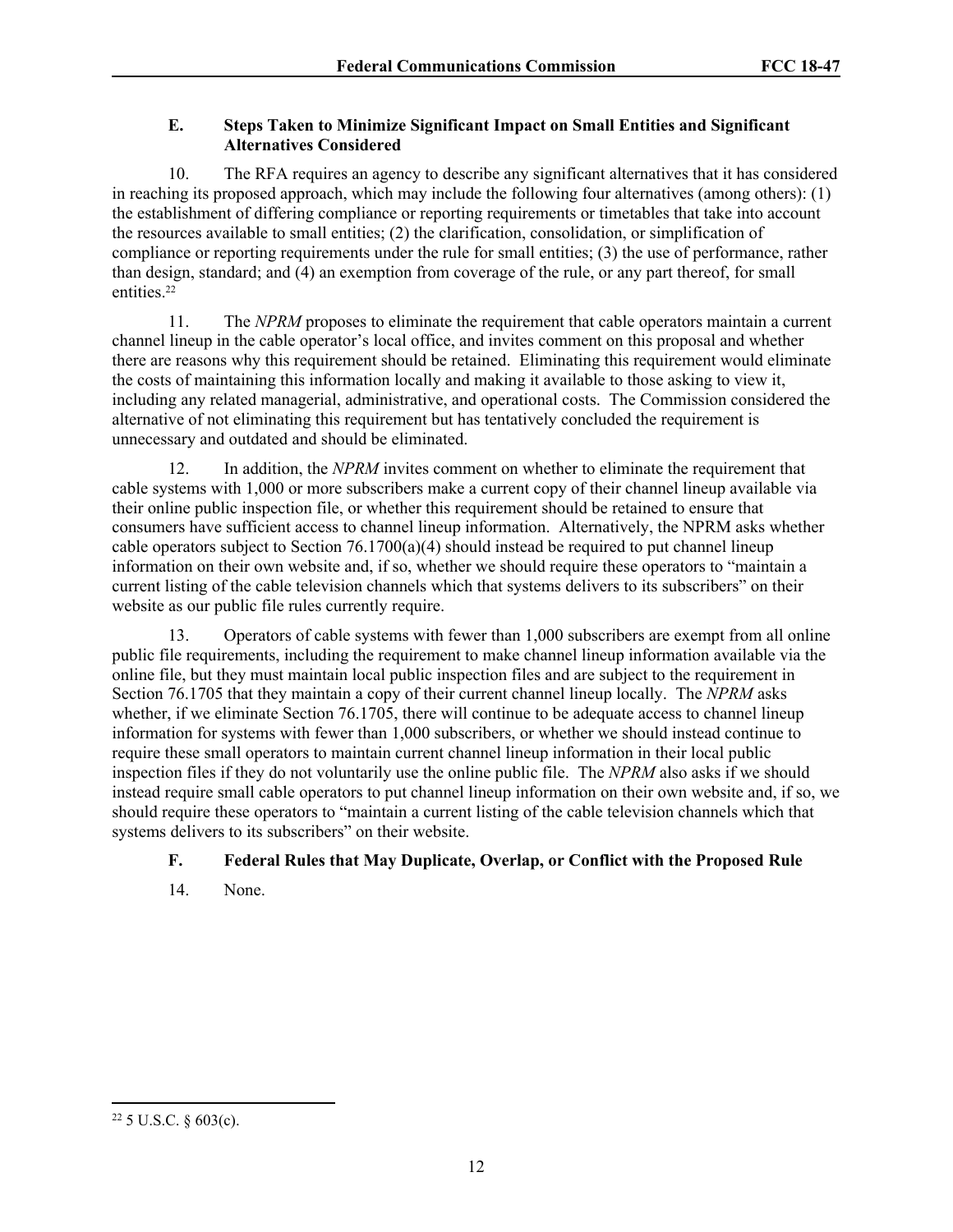#### **STATEMENT OF CHAIRMAN AJIT PAI**

## Re: *Channel Lineup Requirements – Sections 76.1705 and 76.1700(a)(4),* MB Docket No. 18-92; *Modernization of Media Regulation Initiative*, MB Docket No. 17-105

In an era of widespread Internet access, artificial intelligence, driverless cars, and too many technological marvels to mention, it is bizarre that the FCC still requires every cable operator to maintain at its local office a current listing of its cable television channels. The FCC's channel-lineup rules *might* have made sense back when they were adopted in 1972. I say "might" because the Commission didn't actually explain back then why it thought that these regulations were necessary. As the *Notice* surmises, perhaps the intent was to help the agency verify compliance with certain technical performance standards that no longer exist. Or perhaps it thought that viewers might well visit a cable operator's local office to track down Meathead from *All in the Family* (one of the most-watched television programs in America at the time). $<sup>1</sup>$ </sup>

But as with other initiatives in our *Modernization of Media Regulation Initiative*, this matter is now simple. Consumers can and do easily access channel lineups in ways not contemplated when the rules were adopted. Cable operators' websites, on-screen electronic program guides, paper guides, the Commission-hosted online public inspection file, and plain old Internet searches supply the information consumers want without them even having to get up from the couch. And the Commission itself has even more ways of obtaining this information. Given these choices, Archie Bunker might very well deem a meathead anyone who actually visited a cable operator's local office to view channel lineup information. That, among other reasons, explains why we're proposing to eliminate this rule.

I'd like to thank the dedicated staff who worked on this *Notice*, including Steve Broeckaert, Michelle Carey, Martha Heller, Kim Matthews, and Holly Saurer from the Media Bureau, and Susan Aaron and Dave Konczal from the Office of General Counsel.

<sup>&</sup>lt;sup>1</sup> TV Ratings: 1972-1973, *available at http://www.classictvhits.com/tvratings/1972.htm.*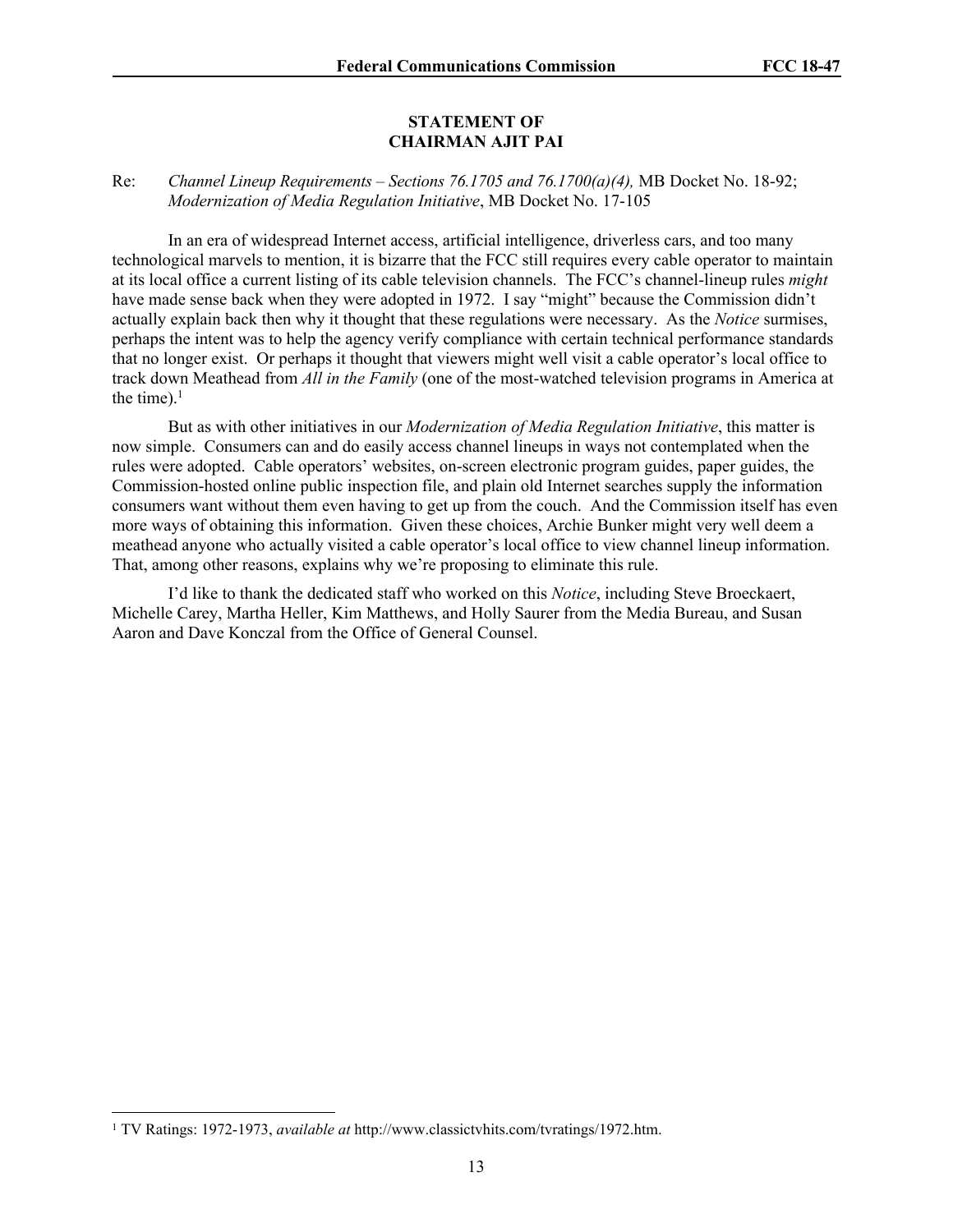#### **STATEMENT OF COMMISSIONER MIGNON L. CLYBURN**

## Re: *Channel Lineup Requirements – Sections 76.1705 and 76.1700(a)(4),* MB Docket No. 18-92; *Modernization of Media Regulation Initiative*, MB Docket No. 17-105

I have stated more than once how skeptical I am of many of the majority's current attempts to "modernize media regulation," by systematically rolling back rules and requirements impacting broadcasters. And while I still worry that the cumulative effects leave consumers worse off, as I have also said, so long as the public interest is served, I will support the examination of certain rules to determine whether they remain useful or necessary.

Today's item proposes to remove a requirement that cable systems retain a copy of their channel lineup in their local offices. If this rule change is adopted, cable providers will still be required to maintain channel lineup information that can be shared with subscribers "at the time of installation, at least annually, and at any time upon request." I do not object to seeking comment and, if the record shows that the current requirement is redundant or unnecessary, then we should act accordingly.

I am wary, however, about questions on whether cable channel lineup information should also be removed from the online public inspection files of these cable systems. Migrating public files of broadcasters and cable systems online stands out to me as a success story—demonstrating the Commission's ability to leverage the internet and technology to improve transparency. In fact, this item justifies removing channel lineups from local offices, in part, by pointing out that consumers can access this information using the online public inspection files hosted on the Commission's website. Consumers should have access to more information, not less, and collecting information about entities we regulate then sharing it with the public is a core function of the agency. I would have concerns with efforts to diminish the value of our online public inspection file database for consumers, and will review the record on this point with interest.

That said, I vote to approve this NPRM, which allows the Commission to seek comment on the proposals and questions that it presents. I thank the Media Bureau for its work on this item.